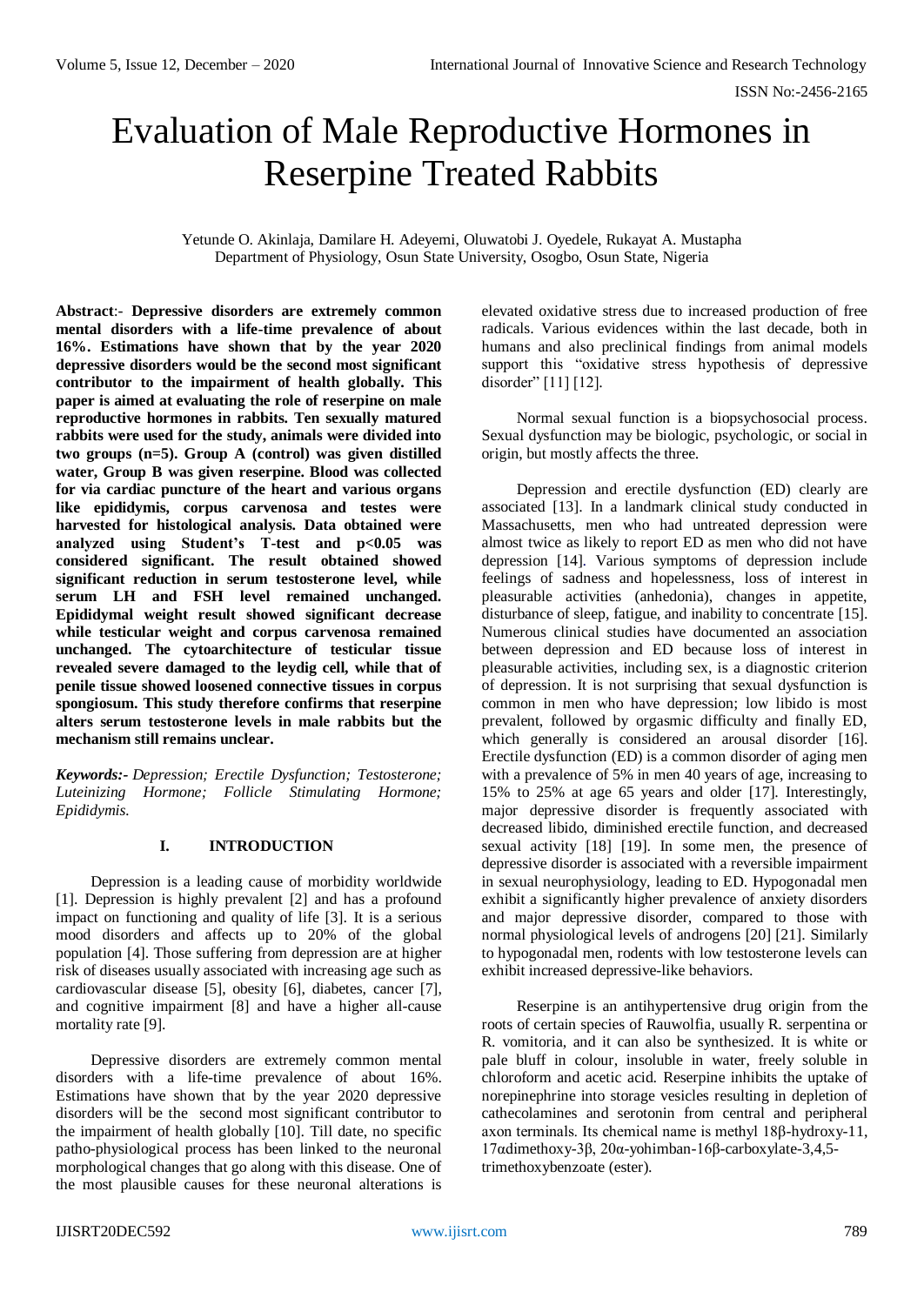

## Reserpine

Fig. 1. Structural Formula of Reserpine

The main risks associated with reserpine toxicity are central nervous system depression, the development of psychiatric depression, cardiovascular toxicity and gastrointestinal irritation. Reserpine inhibits normal sympathetic activity in both the CNS and peripheral nervous system by binding to cathecolamines and serotonin in nerve cells which result to cathecolamine depletion. The physiological mechanism involved in normal sexual response includes neurogenic, psychogenic, vascular and hormonal factors that are coordinated by centers in the hypothalamus, limbic system and cerebral cortex. Sexual dysfunction is frequently attributed to antihypertensive and antipsychotic agents and is a cause of non-compliance. Drug induced effects include diminished libido, ejaculatory disturbances, impotence, delayed orgasm etc. The most frequent is impotence. These effects may be due to adrenergic inhibition, adrenergic-receptor blockage, endocrine and sedatives effects and anticholinergic properties of these drugs.

Although several studies have revealed the relationship between various antidepressants drugs and reproductive functions, but little is known on how depression causes erectile dysfunction. Hence, this study aimed to evaluate the effect of reserpine treatment on male reproductive hormones in rabbits.

This research is aimed at evaluating male reproductive hormones in reserpine treated rabbits. It focuses on determining the effect of reserpine on body weight and organ weight of male rabbits; the effect of reserpine on lutenizing hormone (LH) and follicle stimulating hormone (FSH); the effect of reserpine on serum testosterone level; and the cytoarchitecture of testes and penile tissue in male rabbits.

## **II. EXPERIMENTAL SECTION**

#### *A. Animals*

Ten healthy sexually (10) mature male rabbits (1.5- 2.5kg) were used for this study. Animals were purchased from Onileola farms in Ede, Osun state. All animals were housed at the central animal house in the Faculty of Basic Medical Sciences, Osun State University Osogbo in a conducive environment. These animals were kept in well ventilated cages which are kept clean on regular basis. Throughout the experiment, the animals were maintained in a 12hours/12hours dark cycle under relatively constant temperature and were fed with standard feed and given free access to water *ad libitum.*

## *B. Drug Preparation and Administration*

Reserpine which was purchased in TNJ Chemicals, China was used for the study. The dosage was freshly prepared in a calculated volume of distilled water to form stock solution and administered at1 mg/kg. The preparation was done in the Physiology Laboratory of the College of Health Sciences, Osun State University. Body weight of animals was monitored and recorded throughout the experiment. The appropriate dosage of reserpine corresponding to the weight of an individual rabbit is drawn and administered via oral galvaging with oral canula. Administration was carried out for 3 days.

### *C. Experimental Design*

Rabbits were accommodated to the laboratory conditions two weeks for acclimatization prior to the commencement of the study. These rabbits were randomly divided into two groups of five animals each  $(n=5)$ . Animals were divided into experimental and control groups. The experimental groups were administered reserpine, while the control groups were given distilled water daily.

Group A: 5 rabbits that received 1ml of distilled water. Group B: 5 rabbits that received reserpine (1 mg/kg).

### *D. Organ Collection*

The animals were dissected and the organ of interests; testes, corpus carvenosus and epididymis, were removed, cleared of adherent tissues and weighed immediately using an electronic weighing balance.

## *E. Histological Analysis*

Testes and corpus carvenosa from each of the groups were taken immediately the animals were opened up. The selected tissue was sliced, placed in a tissue container and properly labeled. They were fixed in Bouin's fluid before they were transferred into 10% formal saline so as to pressure the various constituents in their normal micro-anatomical positioning and prevent them from any degeneration or analytic changes.

#### *F. Immunoassay*

Serum was obtained from spun blood by separating from the cells using Pasteur pipette into another plain serum bottle and stored in ice packs. Then the hormonal assay for serum concentration of testosterone, follicle stimulating hormone, luteinizing hormone and nitric oxide was carried out.

#### *G. Statistical Analysis*

Data obtained were expressed as Mean ±SEM and analyzed using Student's T-test,  $p<0.05$  was considered significant.

## **III. RESULTS AND DISCUSSION**

## *A. Effects of Reserpine on Mean Body Weight of Male Rabbits*

The result obtained from this study showed no significant difference in the initial and final body weight of control as compared with the reserpine treated group. The control group shows a slight increase in initial body weight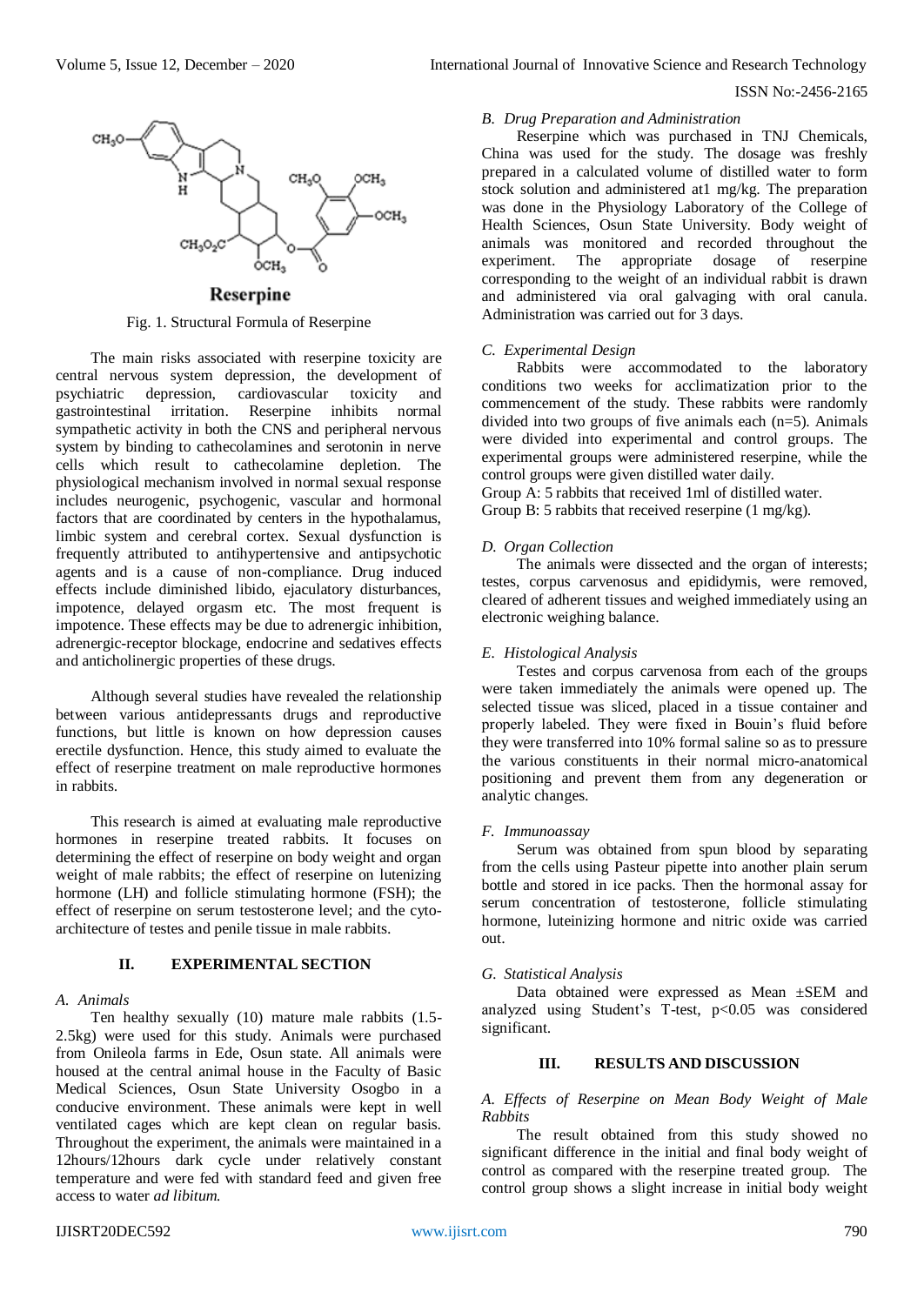and a slight decrease in final body weight, while reserpine treated group showed a slight increase in the initial body weight and a slight decrease in final body weight.

| Table I: Mean Body Weight of Male Rabbits |
|-------------------------------------------|
|-------------------------------------------|

| <b>TREATMENT</b> | <b>INITIAL WEIGHT</b><br>(KG) | <b>FINAL WEIGHT</b><br>(KG) |
|------------------|-------------------------------|-----------------------------|
| CONTROL          | $1.720 \pm 0.1020$            | $1.910 \pm 0.03317$         |
| <b>RESERPINE</b> | $1.880 \pm 0.1497$            | $1.710 \pm 0.08124$         |

Data presented as Mean ±SEM,

\*P<0.05 was considered significant when compared with control

## *B. Effects of Reserpine on Weight of Reproductive Organs of Male Rabbits*

The result showed no significant difference in the testicular weight of both groups when compared, though there is a slight increase in the testicular weight of reserpine treated group. The corpus carvenosa weight showed no significant difference in both groups as compared while the epididymal weight of the control group showed significant increase when compared with the reserpine treated group.

Table II: Weight of Reproductive Organs of Male Rabbits

| <b>TREATMENT</b> | <b>TESTES</b>               | <b>CORPUS CARVE</b>       | <b>EPIDIDYMAL</b>      |
|------------------|-----------------------------|---------------------------|------------------------|
|                  | $\left( \mathbf{g} \right)$ | NOSUM(g)                  | $\left( 2 \right)$     |
| <b>CONTROL</b>   | $0.08399 \pm$               | $0.03286 \pm$             | $0.1267 \pm$           |
|                  | 0.01980                     | 0.002688                  | 0.03388                |
| <b>RESERPINE</b> | 0 1220 $\pm$<br>0.01073     | $0.03195 \pm$<br>0.001916 | $0.04724 \pm 0.005069$ |

Data presented as Mean ±SEM, \*P<0.05 was considered significant when compared with control

#### *C. Effects of Reserpine on serum testosterone levels in male rabbits.*

The result obtained in this study showed significant reduction  $(p<0.05)$  in serum testosterone levels of reserpine treated group as compared to that of the control.





*D. Effects of Reserpine on Serum Luitenizing Hormone Levels (LH) in Male Rabbits*

There was no significant difference in serum luteinizing hormone levels in reserpine treated group when compared with the control but there is a slight reduction in the serum LH levels of reserpine treated group.





## *E. Effects of Reserpine on Serum Follicle Stimulating Hormone (FSH) in Male Rabbits.*

This study showed no significant difference in FSH levels of reserpine treated group  $(p<0.05)$  as compared with control.



Fig 4: Serum Follicle Stimulating Hormone (FSH) Levels in Male Rabbits Data presented as Mean ±SEM \*P<0.05 was considered significant when compared with

control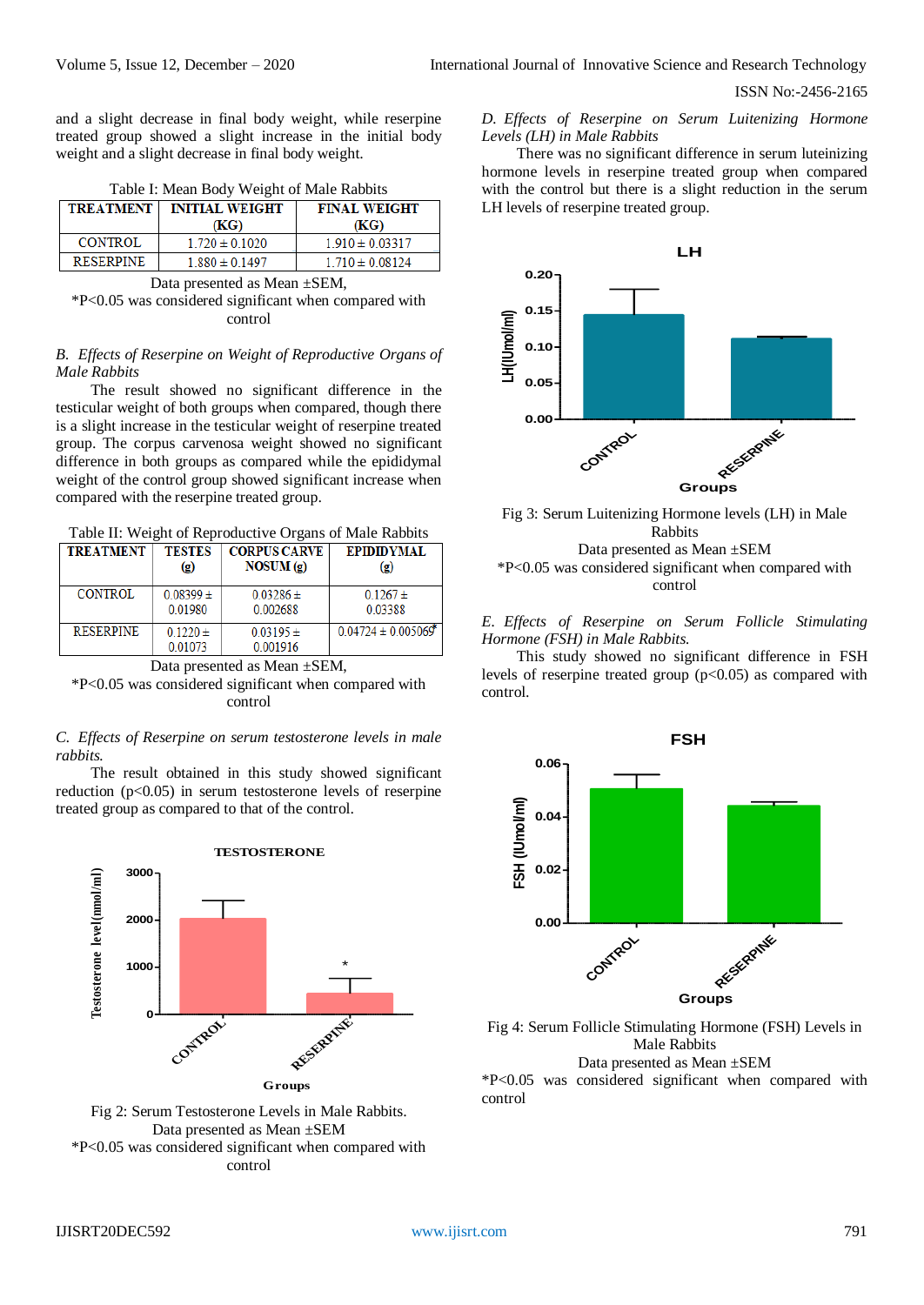## *F. Effects of Reserpine on Histology of the Testes and Penile Tissues in Male Rabbits*



### X100

Fig 5: Photomicrograph of control (Testis)

In Fig 5, the photomicrograph of control group testicular section stained by haematoxylin and eosin shows it is normal. The seminiferous tubules are intact and leydig cells appear normal.





Fig 6: Photomicrograph of Reserpine Treated Testis

In Fig 6, the photomicrograph of a testicular section stained by haematoxylin and eosin shows maturation arrest; hypospermatogenesis (black arrow) - there are several seminiferous tubules showing reduction in germ cell elements development and incomplete developmental stages, there are short luminal diameters lacking spermatocytes. The interstitial spaces show leydig cells hyperplasia (slender arrow).



X100 Fig 7: Photomicrograph of control (Penile Tissue)

In Fig 7, the photomicrograph of control group penile tissue stained by Haematoxylin and eosin shows normal histomorphology, the glans shows normal connective tissues in corpus spongiosium(white arrow). The corpus carvenosa seen contain interstitial fibrous connective tissue.



## X100

Fig 8: Photomicrograph of Reserpine Treated Penile Tissue

In Fig 8, the photomicrograph of a penile tissue stained by Haematoxylin and Eosin showing poor histomorphology; the glans shows loosened connective tissues in corpus spongiosum (white arrow), and there is moderate lipid deposition and focal area of mild edema. The Corpus cavernosum seen contains very loose interstitial fibrous connective tissue.

Results obtained from this study revealed that reserpine has a reducing effect on body weight, which has also been reported by [22]. The observed decrease in body weight might be due to loss of appetite exhibited by the reserpine treated rabbits following depressive-like symptoms.

The organ weight was also reduced in reserpine treated rabbits, though that of testes and corpus carvenosa decrease slightly but not significant while there was significant reduction in epididymal weight of reserpine treated rabbit. FSH and LH are hormones released by the anterior pituitary via stimulation of the gonadotropin releasing hormone. While FSH regulates spermatogenesis, LH stimulates the leydig cells which in turn stimulate testosterone release. The result obtained from this study showed no significant difference in serum LH and FSH levels, although there was slight difference but was not significant. Meanwhile it has been reported that chronic treatment of rats with reserpine leads to decrease in hypothalamic secretion of gonadotrophic hormones [23].

Testosterone, the main male androgen, have always been assumed to play a major role in male erectile function as evidenced by the observation that men with marked decrease in testosterone concentration have a significant reduction in the frequency, amplitude and rigidity of erection. Results from this study revealed a significant reduction in testosterone level in reserpine treated animals when compared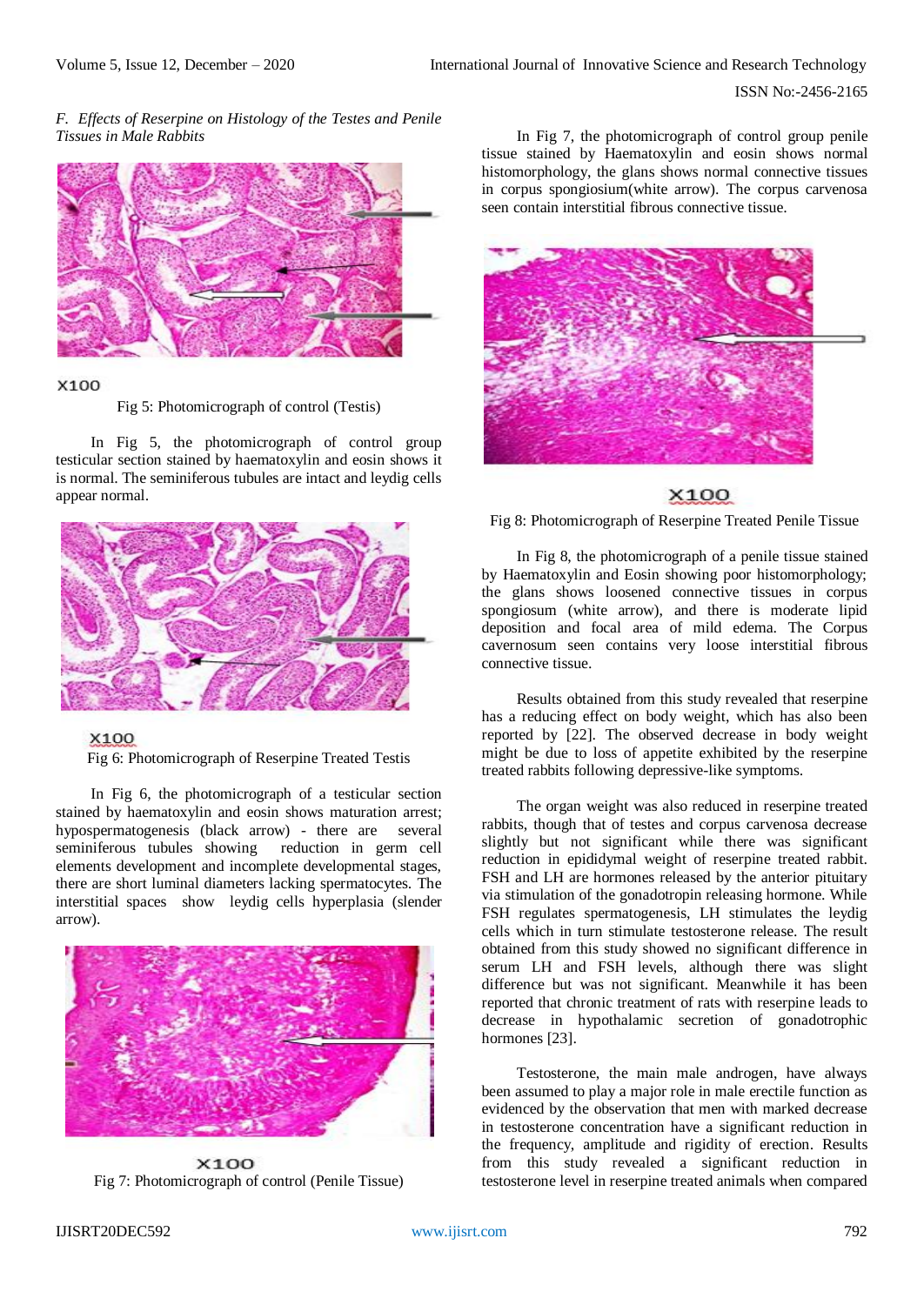with control. This is in agreement with previous study which reported that men with depressive symptoms had lower total testosterone levels than those without depressive symptoms [24]. Ordinarily, low circulating levels of testosterone in men result to decreased energy and libido or often times lead to discomfort, pain and sleep disturbances [25]. Reference [26] also reported that free testosterone levels had a significantly negative correlation with severity of depression.

The observed decrease in testosterone levels obtained in this study was further corroborated with the testicular histological findings that showed leydig cell hyperplasia in reserpine treated group which can consequently alter testosterone synthesis. Histological findings of the corpus carvenosa revealed poor histomorphology while the glans shows loosened connective tissues in corpus spongiosum with a mild lipid deposition and edema.

### **IV. CONCLUSION AND RECOMMENDATION**

Findings from this study revealed that reserpine has serious deleterious effects on the reproductive organs and hormones as observed with the decrease serum testosterone level and epididymal weight. The LH and FSH in circulation appear unaffected. This study therefore suggests that reserpine alters serum testosterone level in male rabbits but the mechanism remains unknown. Further studies are however suggested to unravel the mechanism through which reserpine alters serum testosterone in circulation.

## **ACKNOWLEDGMENT**

The authors acknowledge the astute assistance of all laboratory technologists at the Physiology Laboratory of the College of Health Sciences, Osun State University, during the research.

#### **REFERENCES**

- [1]. Vos, T., Flaxman, A.D., Naghavi, M., Lozano, R., Michaud, C.,Ezzati, M., Shibuya, K., Salomon, J.A., Abdalla, S., Aboyans, V.,Abraham, J., Ackerman, I., Aggarwal, R., Ahn, S.Y., Ali, M.K.,Alvarado, M., Anderson, H.R., Anderson, L.M., Andrews, K.G.,Atkinson, C., Baddour, L.M., Bahalim, A.N., Barker-Collo, S., Barrero, L.H., Bartels, D.H., Basanez, M.G., Baxter, A., et al. 'Yearslived with disability (YLDs) for 1160 sequelae of 289 diseases and injuries 1990—2010: a systematic analysis for the Global Burden of Disease Study'. Lancet. 2012; 380, 2163— 2196.
- [2]. Kessler R.C., Berglund P., Demler O., Jin R., Koretz D., Merikan-gas K.R., Rush A.J., Walters E.E. and Wang P.S. 'The epidemiology of major depressive disorder: results from the National Comorbidity Survey Replication (NCS-R)'. J. Am. Med.Assoc. 2003; 289, 3095—3105.
- [3]. Bijl R.V. and Ravelli A. 'Psychiatric morbidity, service use,and need for care in the general population: results of The Netherlands Mental Health Survey and Incidence Study'. Am. J.Public Health. 2000; 90, 602—607.
- [4]. Nestler E.J, Barrot M., DiLeone R.J., Eisch A.J., Gold S.J., Monteggia L.M. 'Neurobiology of depression'. Neuron. 2002; 34: 13-25.
- [5]. Nicholson A., Kuper H., Hemingway H., et al. 'Depression as anaetiologic and prognostic factor in coronary heart disease: ameta-analysis of 6362 events among 146 538 participants in 54observational studies'. Eur. Heart J. 2006; 27, 2763—2774.
- [6]. Luppino F.S., de Wit L.M., Bouvy P.F., Stijnen T., Cuijpers P., Penninx B.W.J.H. and Zitman, F.G. 'Overweight, obesity, anddepression: a systematic review and meta-analysis of longitudi-nal studies'. Arch. Gen. Psychiatry. 2010; 67, 220—229.
- [7]. Chida Y., Hamer M., Wardle J. and Steptoe A. 'Do stress-related psychosocial factors contribute to cancer incidence andsurvival?' Nat. Clin. Pract. Oncol. 2008; 5, 466—475.
- [8]. Barnes, D.E., Alexopoulos, G.S., Lopez, O.L., Williamson, J.D., Yaffe, K., (2006): Depressive symptoms, vascular disease, and mildcognitive impairment: findings from the Cardiovascular HealthStudy. Arch. Gen. Psychiatry 63, 273—279.
- [9]. Cuijpers P., Vogelzangs N., Twisk J., Kleiboer A., Li J. and Penninx B.W. 'Comprehensive meta-analysis of excess mortalityin depression in the general community versus patients withspecific illnesses'. Am. J. Psychiatry. 2014; 171, 453—462.
- [10]. Murray C.J. and Lopez A.D. 'Global mortality, disability, and the contribution of risk factors: Global Burden of Disease Study'. Lancet. 1997; 349: 1436-42.
- [11]. Michel T.M., Frangou S., Thiemeyer D., et al. 'Evidence for oxidative stress in the frontal cortex in patients with recurrent depressive disorder - a postmortem study'. Psychiatry Research. 2007; 151: 14550.
- [12]. Michel T.M., Camara S., Tatschner T., et al. 'Increased xanthine oxidase in the thalamus and putamen in depression'. World J Biol Psychiatry; 2010; 11: 314-20.
- [13]. Seftel A.D., Sun P. and Swindle R. 'The prevalence of hypertension, hyperlipidemia, diabetes mellitus and depression in men with erectile dysfunction'. J Urol. 2004; 171(6 Pt 1):2341–5.
- [14]. Araujo A.B., Durante R., Feldman H.A., et al. 'The relationship between depressive symptoms and male erectile dysfunction: cross-sectional results from the Massachusetts Male Aging Study'. Psychosom Med 1998;60(4):458–65.
- [15]. Moore D.P., Jefferson J.W. 'Handbook of medical psychiatry'. 2nd edition. Philadelphia: Mosby, Inc. 2004.
- [16]. Kennedy S.H., Eisfeld B.S., Dickens S.E., et al. 'Antidepressant- induced sexual dysfunction during treatment with moclobemide, paroxetine, sertraline, and venlafaxine'. J Clin Psychiatry. 2000; 61(4): 276–81.
- [17]. Feldman H.A., Goldstein I., Hatzichristou D.G., et al. 'Impotence and its medical and psychosocial correlates: results of the Massachusetts Male Aging Study.' J Urol. 1994;151(1):54–61.
- [18]. Reynolds C.F. 3rd, Frank E., Thase M.E., et al. 'Assessment of sexual function in depressed, impotent, and healthy men: factor analysis of a brief sexual function questionnaire for men'. Psychiatry Res. 1988; 24(3):231–50.